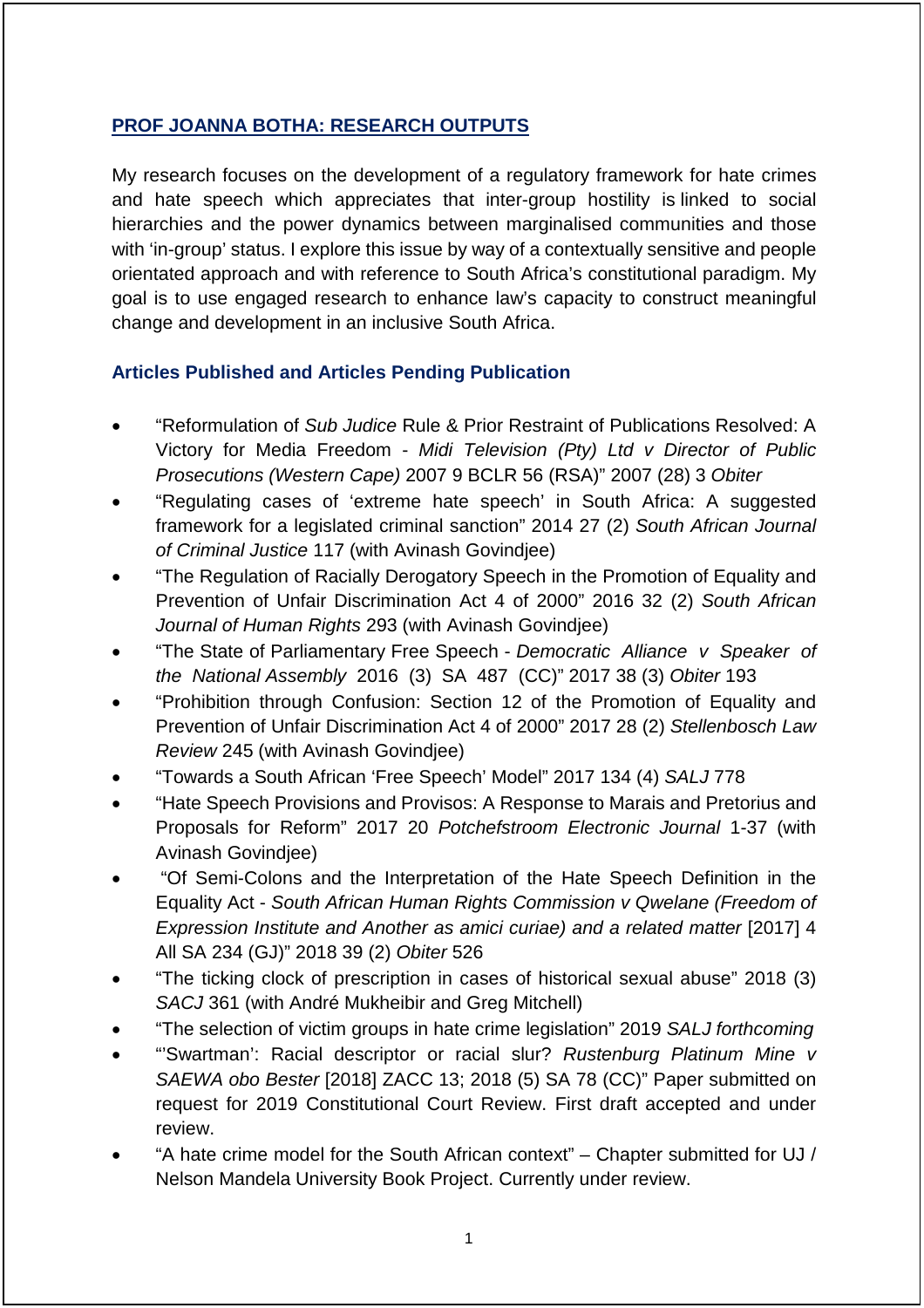## **Chapters Published in Books**

- Govindjee et al *Commercial Law Fresh Perspectives* Pearson 2014, ISBN 978 1 77595 154 4 Title of Chapter: The Law of Insurance
- Fouche et al Legal *Principles of Contract and Commercial Law* LexisNexis 2012, ISBN 978 0 409 04945 9

Title of Chapters: **Insurance** Competition Law

Surety & Other Forms of **Security** Negotiable Instruments

#### **Other relevant publications**

- "Why precisely formulated laws governing racist speech are needed" *Business Day*, 10 October 2019
- "When is speech prohibited hate speech? The Constitution versus section 10(1) of the Equality Act – An analysis of the SCA judgment in *Masuku v South African Human Rights Commission obo the South African Jewish Board of Deputies* [2018] ZASCA 180" *e-Mantshi* Issue 149, January 2019
- "A comparison of sections 10 and 12 of the Promotion of Equality and Prevention of Unfair Discrimination Act 4 of 2000 (the Equality Act) Part 1" *e-Mantshi* Issue 151, March 2019
- "A comparison of sections 10 and 12 of the Promotion of Equality and Prevention of Unfair Discrimination Act 4 of 2000 (the Equality Act) Part 2" *e-Mantshi* Issue 152, April 2019
- "The EFF tweets no more An analysis of Manuel v EFF" e*-Mantshi* Issue 155, August 2019
- "[Not] flying the flag: A saga of two cases" *e-Mantshi* Issue 157, September 2019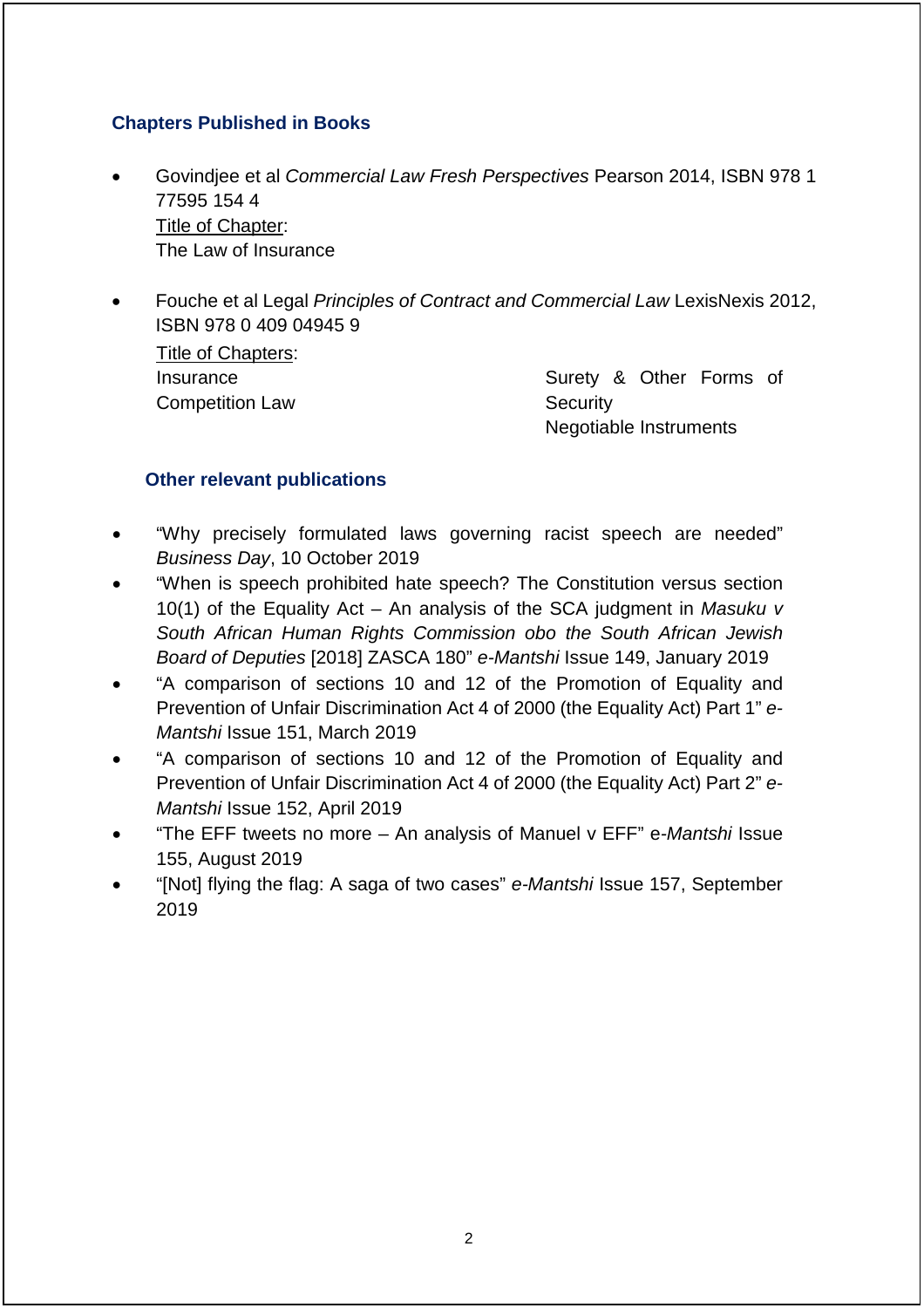### **Comments on Draft Legislation**

- Comments on The Draft National Action Plan to Combat Racism, Racial Discrimination, Xenophobia and Related Intolerance 2016 – 2021: Submitted to DoJ & CD, Republic of South Africa, August 2016
- Comments on the Prevention and Combating of Hate Crimes and Hate Speech Bill: Submitted to DoJ & CD, Republic of South Africa, January 2019
- Comments on the Prevention and Combating of Hate Crimes and Hate Speech Bill: Submitted to DoJ & CD, Republic of South Africa, February 2019

### **Papers presented at International Conferences**

- "The Definition of the Offence of Hate Speech in South Africa's Prevention & Combating of Hate Crimes & Hate Speech Bill: A Developing Country Legal Perspective" *Interdisciplinary Conference on Hate Speech: Definitions, Interpretations & Practices* (IHDIP), University of Cyprus, 9-11 June 2017
- "The Inter-Connection between Race and Law: Criminalising Racism in South Africa", Workshop hosted by the Centre for Socio-Legal Studies and the *International Journal for Law in Context*, 12-13 June 2017 – one of ten submissions accepted internationally
- "Legislating Against Hate: A South African Perspective" *International Hate Studies: Contexts and Consequences of Hate*, INHS Biennial Conference, May 29-31 2018, Oshawa, Canada
- "Democracy, Digitization and Hate Speech", *The Future of Democracy – the Democracy of the Future: Digitisation and Democracy*, 4<sup>th</sup> bi-annual German – South African Dialogue on Democracy, 13 July 2018, Universität Mannheim, Germany
- "Poverty, Inequality and Transformative Constitutionalism in the South African context" LDRn 4th Annual Conference, *The Plurality of Law and Development*, Humboldt University, Berlin, September 2019

# **Papers Presented at Local Conferences**

- "Criminal Liability for Cartel Directors: Taming the Tiger Within" 2010 Private Law and Social Justice Conference
- "How Secret Should We Be? Freedom of Expression Threatened (Yet Again)" 2011 Private Law and Social Justice Conference
- "Hatred, secrecy and prior restraint is freedom of expression at risk?" 2012  $8<sup>th</sup>$ Annual Eastern and Western Cape Conference